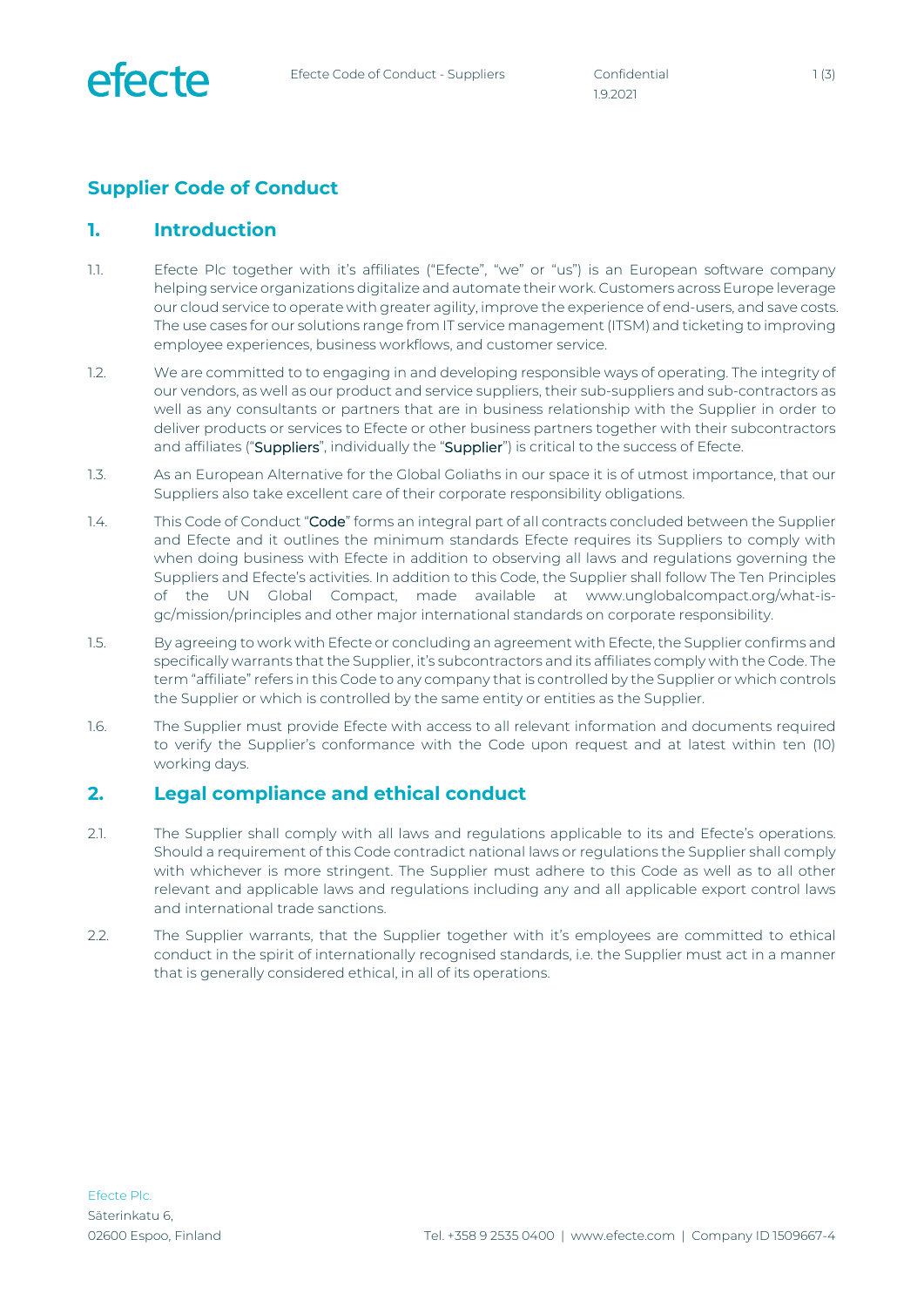

## **3. Human rights**

3.1. The Supplier shall support and respect internationally proclaimed human rights that are expressed in e.g. the International Bill of Human Rights, and ensure the Supplier, it's subcontractors or affiliates are not involved in human rights violations. Supplier shall identify their human rights impacts, implement mitigation actions when required and provide remedial action in the event of human rights violations.

### **4. Business principles**

#### **Corruption and bribery**

- 4.1. The Supplier's directors and employees as well as any third parties acting on its behalf may not offer, give or receive any gift or payment that is or could under applicable laws and regulations be deemed as a bribe, or make or accept any improper payments, including facilitation payments, to obtain new business or retain existing business.
- 4.2. Reasonable business courtesies, including gifts and corporate hospitality (e.g. entertainment, business lunches and small gifts) that comply with applicable laws and regulations are permitted.

#### **Fair competition**

- 4.3. The Supplier competes in a fair manner in compliance with all applicable competition laws and regulations, e.g. by not entering into any agreements with its competitors to raise prices or to restrict the availability of products.
- 4.4. Suppliers shall implement protective measures and refrain from any activities which may be considered part of the money laundering process. Suppliers shall comply with all applicable laws and regulations regarding export control and export restrictions, as well as economic sanctions imposed by the EU, France, US, UK and UN.

#### **Responsible employer**

- 4.5. The Supplier must ensure that its employees are above the applicable minimum age (in line with the ILO convention 138 on child labour). Child labour in any form is prohibited, and if the Supplier employes someone who is under 18 years old, their work must not jeopardise their education, health or safety.
- 4.6. The Supplier must treat all employees fairly and respectfully. Employees must have the right to organise, belong to a union and bargain collectively. Any form of involuntary labour is prohibited.
- 4.7. The Supplier shall treat it's employees with respect and dignity. Any discrimination based on partiality or prejudice is prohibited. This includes discrimination based on ethnicity, gender, sexual orientation, marital status, pregnancy, parental status, religion, etc. Threats of violence, corporal punishment, physical or verbal abuse, or other unlawful harassment are strictly prohibited.
- 4.8. The Supplier is required to pay wages defined by applicable laws and regulation, including collective agreements, and apply working hours that comply with applicable law and collective agreements.
- 4.9. The Supplier must take care of matters related to occupational health and safety in line with applicable law, and establish internal occupational health and safety policies and procedures that are communicated to all employees. The Supplier must report and investigate all health and safety incidents.